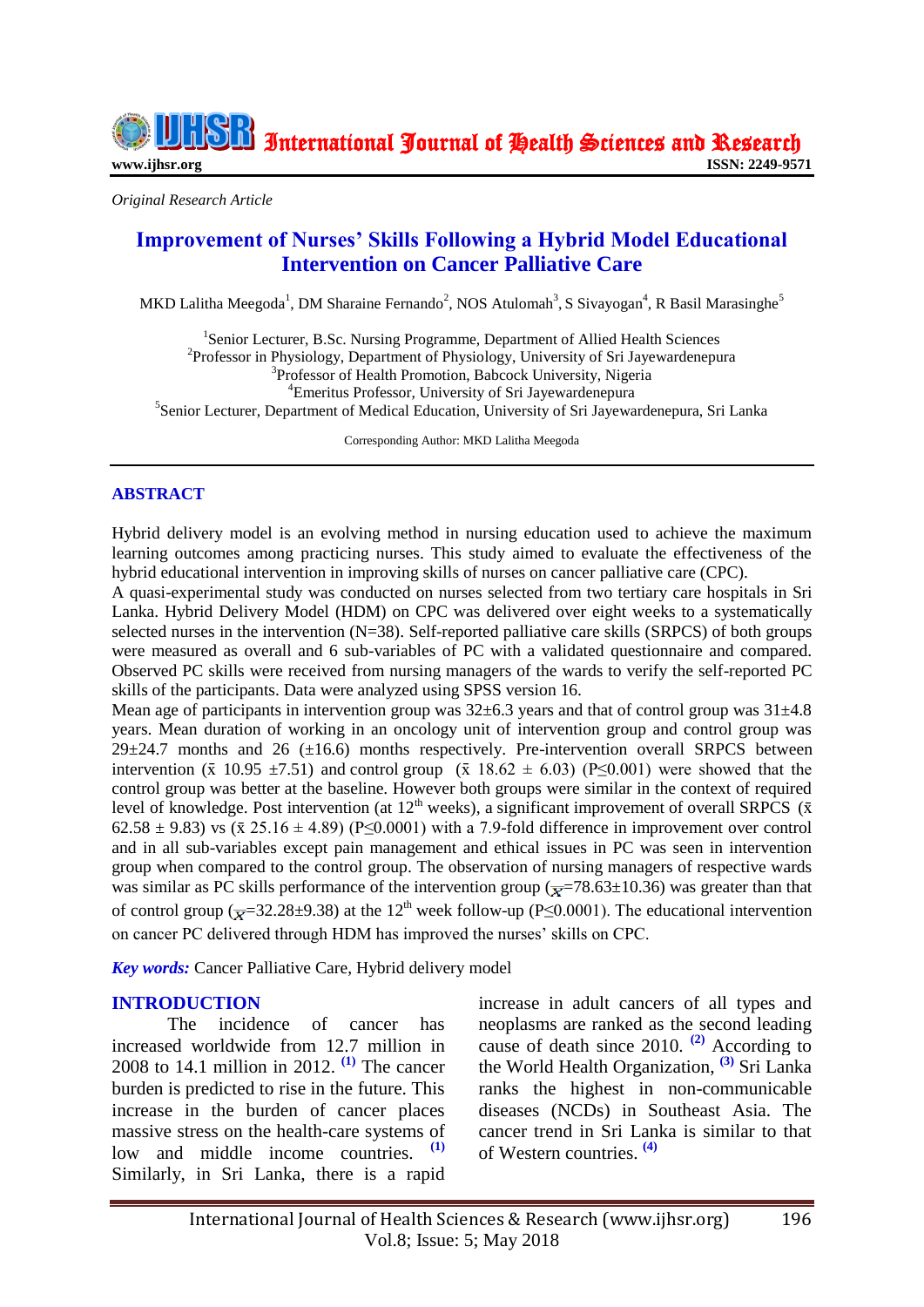Palliative care (PC) is defined as care given to a terminally ill person with a holistic approach to meet the physical, psychological, emotional and spiritual needs. **[\(5\)](#page-6-4)** The basic philosophy of palliative care is to achieve the best quality of life for patients even when their illness cannot be cured. **[\(6\)](#page-6-5)** With the increase incidence of cancer in Sri Lanka, the limitations in availability of palliative care services within or outside the hospitals pose problems to patients and their families. This is further compounded by scarcity of health professionals trained to deliver palliative and end-of-life care.

However, nurses play a key role in delivering palliative care to the terminally ill. Thus education and training of nurses is vital. Efforts to reduce the gap between the theoretical knowledge and practice in the work environment are required to improve the training of qualified nurses. **[\(7\)](#page-6-6)** As nurses are working professionals an opportunity to reduce their time in attending classes need to be available with an effective amount of contact with educators and peers. **[\(8\)](#page-6-7)** Few studies have reported the effects of training programmes for nurses specifically aimed at improving skills. **[\(9\)](#page-6-8)** Distance education refers to a form of study that is not under the continuous and immediate supervision. **[\(10\)](#page-6-9)** It is a teaching and learning experience in which the instructor and the learner are geographically separated and therefore, rely on electronic devises and printed materials for instructional delivery. **[\(10\)](#page-6-9)** Distance education is one of the most effective, economical and productive ways of<br>delivering education  $\frac{(8,10)}{(8,10)}$  thus many delivering education **[\(8,](#page-6-7)[10\)](#page-6-9)** thus many universities have adopted distance learning as one of the solutions for problems with face to face teaching. **[\(11\)](#page-6-10)** Distance learning with HDM has been gaining in popularity due to capable of blending both face-to-face and electronic learning environment. **[\(12\)](#page-6-11)**

This study aimed to assess the skills of nurses following an educational intervention on cancer palliative care (CPC) implemented through hybrid delivery model (HDM). The specific objectives were to

implement a distance learning module on CPC to improve skills of nurses and to compare the PC skills of nurses in the intervention group with that of a control group in order to assess the effectiveness of educational intervention.

## **METHODOLOGY**

Using a quasi-experimental design, the study was conducted in National Institute of Cancer Maharagama (NICM) and in the Oncology Unit of Teaching Hospital, Karapitiya (THK) which is the tertiary care hospital situated about 118 Km away from the NICM and has a separate oncology unit. Nurses for the intervention group (N=38) were selected from the adult medical and surgical care units of NICM. Nurses (N=37) from adult medical and surgical care units at the THK were selected as the control group.

HDM comprising printed material for distant learning, multimedia enhancement, face-to-face interactive sessions together with telephone and online communications on CPC was delivered over eight weeks to the systematically selected nurses in the intervention group (n=38). The control group (n=37) followed routine clinical work. Overall self-reported palliative care skills (SRPCS) of both groups were measured with validated questionnaire and compared. In addition involvement of family, communication, psychosocial and spiritual support, pain assessment and pain management, ethical issues and bereavement in CPC were measured as sub-variables and compared. Data were analyzed using SPSS version 16.

## **Implementation of the distance learning module**

An educational intervention was developed on the recommendations of the key informants **[\(13\)](#page-6-12)** and the needs of the patients, nurses and DCP's identified with a structured questionnaire. **[\(14\)](#page-6-13)** The DVD consisted of scenarios to elaborate the skills essential for palliative care nurses. Over a period of 8 weeks the educational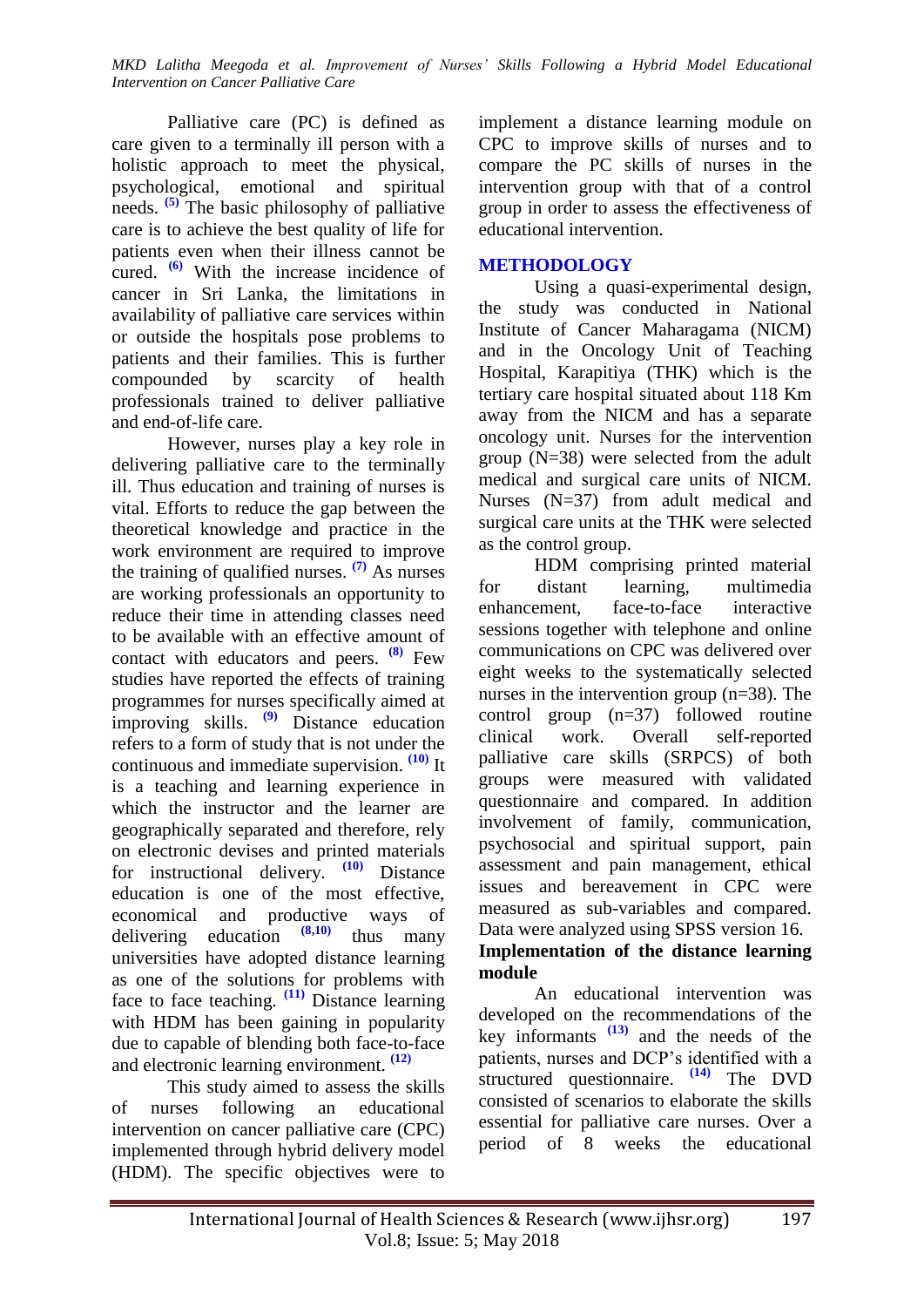intervention was implemented and was closely monitored.



#### **Outline of the study design**

Self-Reported Palliative Care (SRPC) skills of the participants were measured under six sub-domains of PC. These included extending care to the family of the patient needing PC, level of communication involved in optimizing care provided, psychosocial support offered during PC, management of pain and other symptoms, applying ethical standards during PC and caring for the dying and preparing family members for bereavement. The rating of nurses' skills by the ward

nursing managers was used to verify the self-reported practices of the participants. These were measured on a 5 point rating scale and presented as means, standard error of means (SE) and standard deviations (SD). Comparisons were made between intervention group and control group at baseline and at  $12^{\text{th}}$  week post intervention. Study period was September to December 2014. Quantitative data from nurses were analyzed by using SPSS (Statistical package for Social Sciences), version 16.

#### **RESULTS**

**Table 1. Frequency distribution of demographic characteristics for the intervention and control group**

| <b>Variables</b>                  | Group                 |                                        |                  |            |              |
|-----------------------------------|-----------------------|----------------------------------------|------------------|------------|--------------|
|                                   | Intervention $(n=38)$ |                                        | Control $(n=37)$ |            |              |
|                                   |                       | Frequency $n$ (%)<br>Frequency $n$ (%) |                  |            | <b>Total</b> |
| Sex:                              |                       |                                        |                  |            |              |
| Males                             | 3                     | (7.9)                                  | 6                | (16.2)     | 9            |
| Females                           | 35                    | (92.1)                                 | 31               | (83.8)     | 66           |
| <b>Educational qualifications</b> |                       |                                        |                  |            |              |
| Diploma                           | 36                    | (94.7)                                 | 35               | (94.6)     | 71           |
| <b>Bachelor Degree</b>            | 2                     | (5.26)                                 | 2                | (5.41)     | 4            |
| <b>Category of Designation:</b>   |                       |                                        |                  |            |              |
| Nursing Officer Grade 3           | 9                     | (23.68)                                |                  | (18.92)    | 16           |
| Nursing Officer Grade 2           | 18                    | (47.37)                                | 28               | (75.68)    | 46           |
| Supernumerary                     | 11                    | (28.9)                                 | 2                | (5.41)     | 13           |
| Work experience                   |                       |                                        |                  |            |              |
| No. of years of experience        |                       | $1-20$ yrs                             |                  | $1-20$ yrs |              |
| Nurse: Patients ratio             |                       | 1:10                                   |                  | 1:12       |              |

Mean age  $(\pm SD)$  of the intervention group was 32±6.3 years and that of the control group was  $31 \left(\pm 4.8\right)$  years. All the

participants were nurses working in adult oncology units. The mean duration  $(\pm SD)$  of working in an oncology unit for intervention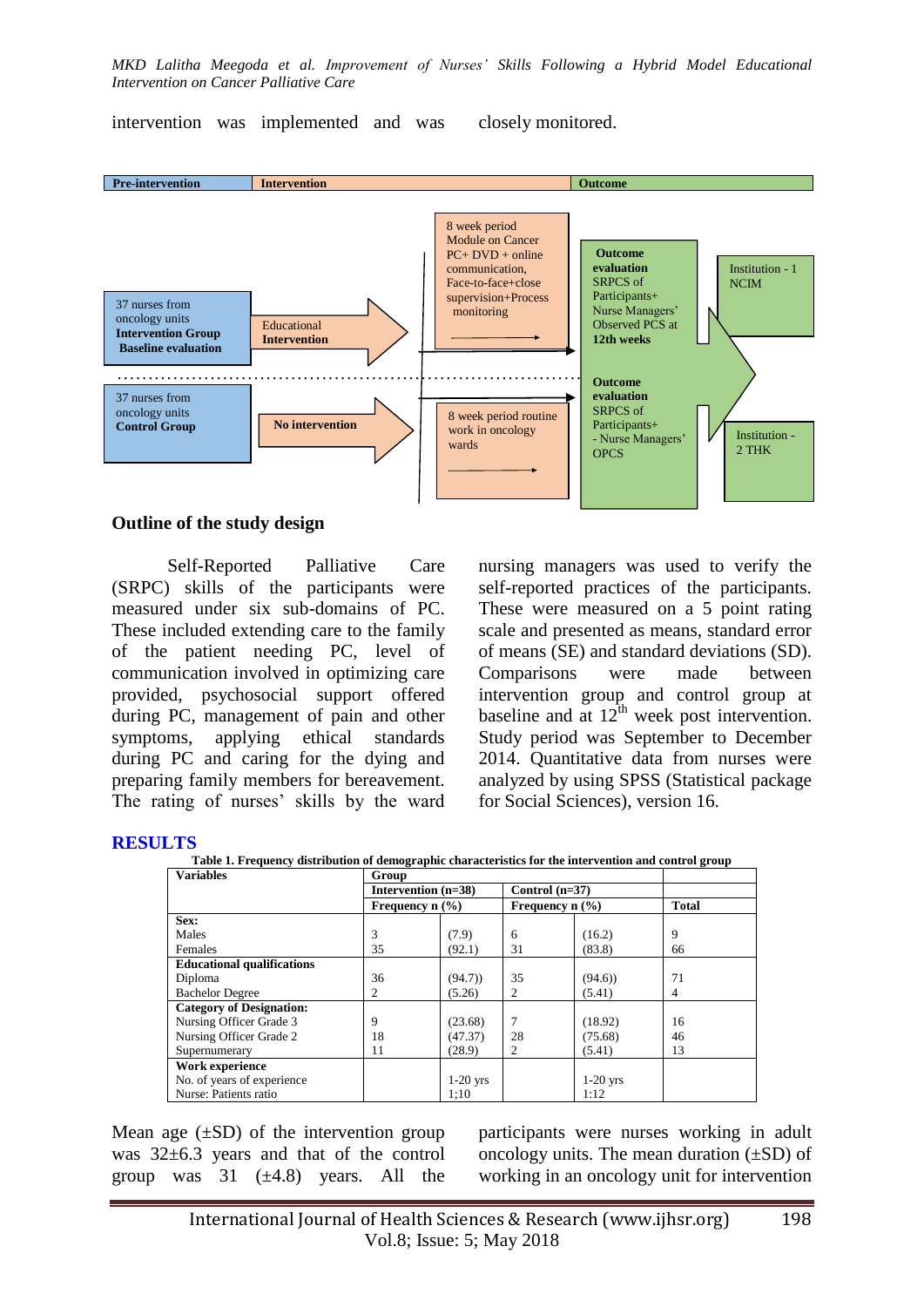group was 29  $(\pm 24.7)$  and for control group was  $26 (\pm 16.6)$  months.

#### **Pre intervention self-reported palliative care skills**

Before the educational intervention the overall SRPC skills for intervention group was significantly lower than the control group (p=0.001) as shown in Table 2. Subvariables of SRPC skills on providing psychosocial support for the patient during situations that are challenging to the patient and skills measuring preparing families of dying patients and managing bereavement however was better in the control group at baseline.

**Table 2. Comparison of Self-Reported PC skills and its sub-variables -pre intervention (Baseline)**

| <b>Variables</b>                       | <b>Maximum Points on Scale of</b> | <b>Intervention</b> |          | <b>Control</b> |          | p-value |
|----------------------------------------|-----------------------------------|---------------------|----------|----------------|----------|---------|
|                                        | <b>Measure</b>                    | $(N=38)$            |          |                | $(N=37)$ |         |
|                                        |                                   | $\bar{x}$ (SE)      | $\pm SD$ | $\bar{x}$ (SE) | $\pm$ SD |         |
| <b>Overall SRPC skills.</b>            | 92                                | 10.95(1.22)         | 7.51     | 18.62(1.00)    | 6.03     | 0.001   |
| Level of SRPC skills involving family. | 12                                | 2.74(0.34)          | 2.10     | 2.30(0.22)     | 1.35     | 0.032   |
| Level of SRPC skills and communication | 24                                | 6.74(0.56)          | 3.58     | 5.24(0.31)     | 1.86     | 0.000   |
| Level of SRPC and psychosocial support | 12                                | 2.63(0.33)          | 2.01     | 2.92(0.41)     | 2.49     | 0.693   |
| SRPC skills in pain management         | 16                                | 3.11(0.37)          | 2.28     | 2.49(0.23)     | 1.41     | 0.012   |
| Knowledge about ethical issues in PC   | 12                                | 3.50(0.38)          | 2.32     | 2.62(0.25)     | 1.52     | 0.057   |
| SRPC in managing bereavement in PC     | 16                                | 3.00(0.37)          | 2.29     | 3.05(0.32)     | 1.94     | 0.913   |

The nurse managers observation on the overall palliative care mean score  $(\pm SD)$  participants in the intervention and control group were 24.25±7.83 and 30.86±9.48 respectively. (p=0.163). (Table 3).

**Table 3. Comparison of observed\* PC skills and its sub-variables – Pre-intervention (Baseline)**

| <b>Variables</b>                                | <b>Maximum Rating on Scale of</b>              | <b>Intervention</b> |          | <b>Control</b> |          | p-value |
|-------------------------------------------------|------------------------------------------------|---------------------|----------|----------------|----------|---------|
|                                                 | <b>Measure</b>                                 | $N=8$               |          | $N=7$          |          |         |
|                                                 |                                                | $\bar{x}$ (SE)      | $\pm SD$ | $\bar{x}$ (SE) | $\pm SD$ |         |
| <b>Overall PC skills Performance.</b>           | 112                                            | 24.25(2.77)         | 7.83     | 30.86(3.58)    | 9.48     | 0.163   |
| Listening & communication.                      | 56                                             | 13.38(1.22)         | 3.46     | 17.43(1.45)    | 3.82     | 0.500   |
| Level of PC skills involved in Pain assessment. | 24                                             | 6.88(0.90)          | 2.53     | 7.14(0.99)     | 2.61     | 0.843   |
| Level of PC skills pain management.             | 32                                             | 6.50(0.50)          | 1.41     | 10.29(0.68)    | 1.80     | 0.001   |
| Family care skills.                             | 32                                             | 6.38(1.05)          | 2.97     | 7.71(2.06)     | 5.44     | 0.557   |
| Confidence in carrying out care                 | 12                                             | 2.13(0.58)          | 1.64     | 3.00(0.54)     | 1.41     | 0.293   |
| Application of PC principles & ethics.          | 20                                             | 4.25(0.62)          | 1.75     | 4.71(1.63)     | 4.31     | 0.783   |
| Quality of care demonstrated                    | 24<br>$\sim$ $\sim$ $\sim$<br>$\cdot$ .<br>. . | 4.50(0.63)<br>.     | 1.77     | 5.71(0.99)     | 2.63     | 0.307   |

**\* Observations made by ward sisters**

## **Post intervention self-reported palliative care skills (12th week follow up)**

The post intervention SRPCS for intervention and control groups at  $12<sup>th</sup>$  week follow-up are shown in Table 4.

There was a highly significant improvement in the overall skills of

intervention group (62.58+/-9.83) when compared to the control group (25.16+/- 4.89) (p=0.000). In addition, all sub variables assessed showed a significant improvement in the intervention group at  $12^{\text{th}}$  week follow up

**Table 4. Comparison of SRPC skills and its sub-variables between two groups – Post intervention (12th week follow up)**

| <b>Variables</b>                        | <b>Maximum points on scale of</b> | <b>Intervention</b> |          | Control        |          | p-value |
|-----------------------------------------|-----------------------------------|---------------------|----------|----------------|----------|---------|
|                                         | <b>Measure</b>                    | $(N=31)$            |          | $(N=31)$       |          |         |
|                                         |                                   | $\bar{x}$ (SE)      | $\pm SD$ | $\bar{x}$ (SE) | $\pm SD$ |         |
| <b>Overall SRPC skills.</b>             | 92                                | 62.58(1.77)         | 9.83     | 25.16(0.88)    | 4.89     | 0.000   |
| Level of SRPC skills involving family.  | 12                                | 9.07(0.42)          | 2.31     | 2.48(0.27)     | 1.53     | 0.000   |
| Level of SRPC skills and communication  | 24                                | 15.94(0.51)         | 2.86     | 7.32(0.33)     | 1.83     | 0.000   |
| Level of SRPC and psychosocial support  | 12                                | 7.61(0.36)          | 2.00     | 4.94(0.23)     | 1.26     | 0.000   |
| SRPC skills involved in pain management | 16                                | 10.00(0.49)         | 2.71     | 2.58(0.28)     | 1.54     | 0.000   |
| Knowledge about ethical issues in PC    | 12                                | 9.10(0.46)          | 2.55     | 2.87(0.27)     | 1.52     | 0.000   |
| SRPC in managing bereavement in PC      | 16                                | 10.87(0.41)         | 2.31     | 4.97(0.32)     | 1.76     | 0.000   |

|  |  |  | For the intervention group, the SRPCS |
|--|--|--|---------------------------------------|
|  |  |  | recorded at $12^{th}$ week follow-up  |

(62.58±9.83) were significantly higher  $(p=0.000)$  than the baseline  $(10.95\pm7.51)$ .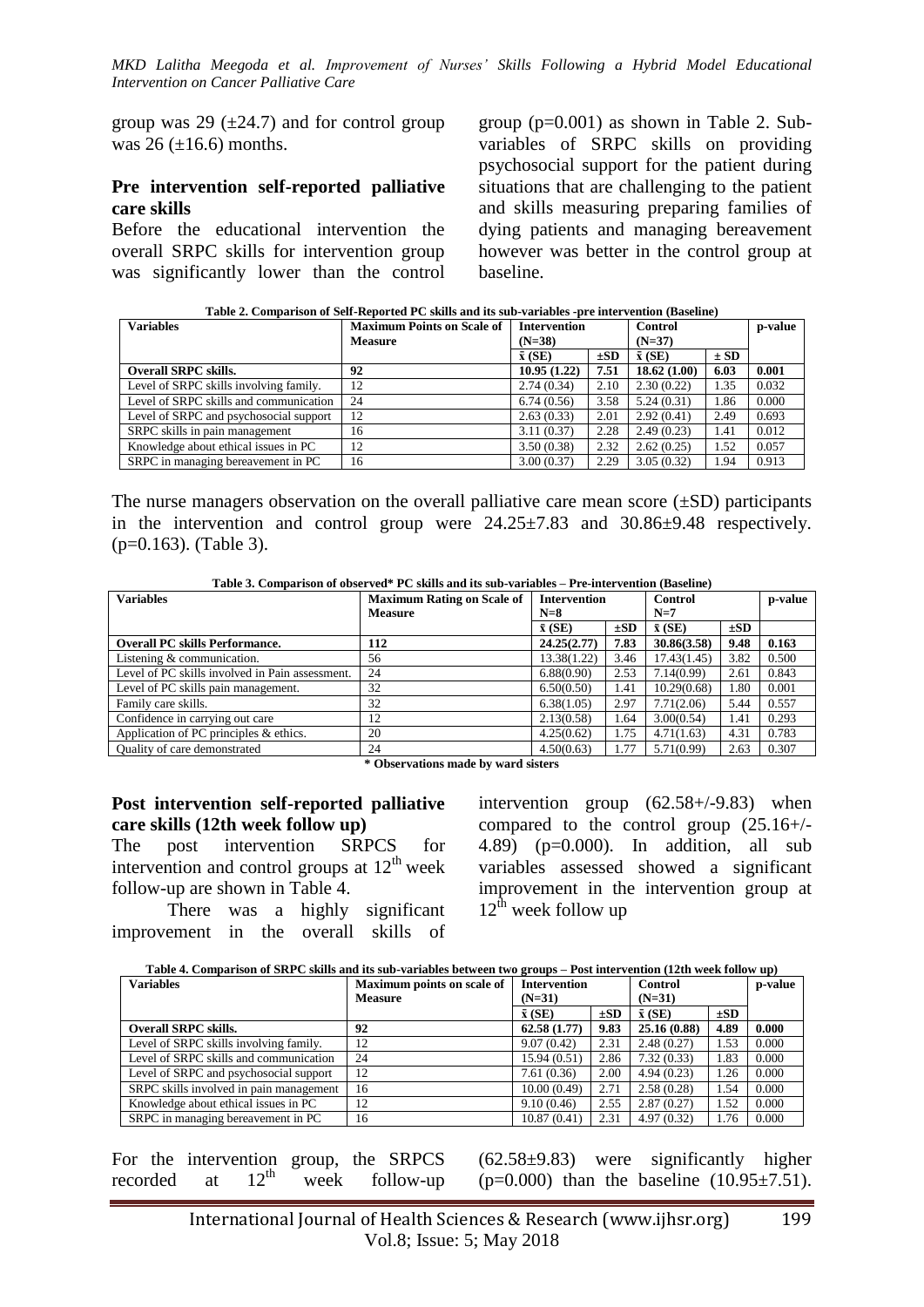The magnitude of the improvement in skills from baseline to outcome assessment was greater for the intervention group when compared to control group.

The nursing managers' observation was parallel to this finding. The overall PC skills performance of the intervention group  $(\overline{X}$ =78.63±10.36) was significantly better (p=0.000) than the control group  $\overline{X}$ =32.28±9.38) at the 12<sup>th</sup> week follow-up and a similar observation was made for all the sub-variables tested between intervention and control group (Table 5).

| <b>Variables</b>                               | Maximum rating on scale of<br><b>Measure</b> | <b>Control</b><br>$N=7$ |          | <b>Intervention</b><br>$N=8$ |          | p-value |
|------------------------------------------------|----------------------------------------------|-------------------------|----------|------------------------------|----------|---------|
|                                                |                                              | $\bar{x}$ (SE)          | $\pm SD$ | $\bar{x}$ (SE)               | $\pm SD$ |         |
| Overall PC skills performance.                 | 112                                          | 32.28(3.54)             | 9.38     | 78.63(3.66)                  | 10.36    | 0.000   |
| Listening & communication.                     | 56                                           | 18.14(1.35)             | 3.58     | 40.38(2.01)                  | 5.71     | 0.000   |
| Level of PC skills involved in pain assessment | 24                                           | 7.57(0.92)              | 2.44     | 19.00(1.18)                  | 3.34     | 0.000   |
| Level of PC skills in pain management.         | 32                                           | 10.57(0.65)             | 1.72     | 21.38(1.08)                  | 3.07     | 0.000   |
| Family care skills.                            | 32                                           | 8.43(1.97)              | 5.22     | 24.63(1.19)                  | 3.38     | 0.000   |
| Confidence in carrying out care                | 12                                           | 3.14(0.51)              | 1.35     | 9.13(0.48)                   | 1.36     | 0.000   |
| Application of PC principles & ethics.         | 20                                           | 5.29(01.55)             | 4.11     | 15.50(0.78)                  | 2.20     | 0.000   |
| Quality of care demonstrated                   | 24                                           | 5.72(0.98)              | 2.63     | 13.63(0.80)                  | 2.26     | 0.000   |

**Table 5. Comparison of Observed PC skills and sub-variables – post intervention (12th week)** 

## **DISCUSSION**

This study was conducted to assess the skills of nurses providing palliative care to adult cancer patients in two major hospitals in Sri Lanka. The self-reported and observed palliative care skills of nurses following a hybrid educational intervention were the main means of verification.

Before the intervention, overall selfreported practices on palliative care between control group and intervention group were significantly different with the control group having a higher score (18.62) compared to the intervention group (10.95). The observed palliative care skills had the same pattern although not statistically significant. Further except communication skills all other measurements of sub-variables among the two groups were similar. During the study period there were no in-service education programmes on cancer palliative care for nurses in both institutions which was similar to the results found by the institution of Cancer Care in Nova Scotia, Canada. **[\(15\)](#page-6-14)** The number of patients per nurse was higher in THK than the NICM. As the numbers of patients were more when compared to number of wards in oncology unit in THK, the nurses in THK may have more experience. It may be a reason for the perception of better skills on palliative care by the nurses in control group at base line.

In the current study the mean score of self- reported skills of the intervention group significantly improved from baseline to outcome assessments. Although a similar improvement was observed in the control group the magnitude of the increase was less than the intervention group. Similarly the measurements of all the sub-variables significantly improved in the intervention group. Wallace, et al. **[\(16\)](#page-6-15)** have reported similar results among nursing students on partner violence. McHugh and Lake<sup>[\(17\)](#page-7-0)</sup> too have reported an improvement of nurses' confidence in palliative care competency after participation in an educational intervention.

In the current study, the significant improvement in the PC skills observed after the intervention would have been due to several factors. The content and the HDM with audiovisual materials would have been a major contribution. Constant motivation and close supervision may have given the added confidence displayed by the nurses. Time and opportunity to practice under supervision seems effective in developing skills especially the opportunities given for clarification. The advantages of using audio visuals effectively have been shown by previous authors. Cisco<sup>[\(18\)](#page-7-1)</sup> reported that adding visuals to verbal (text or auditory) leads to significant gains in learning. Video combines images, motion, sounds and text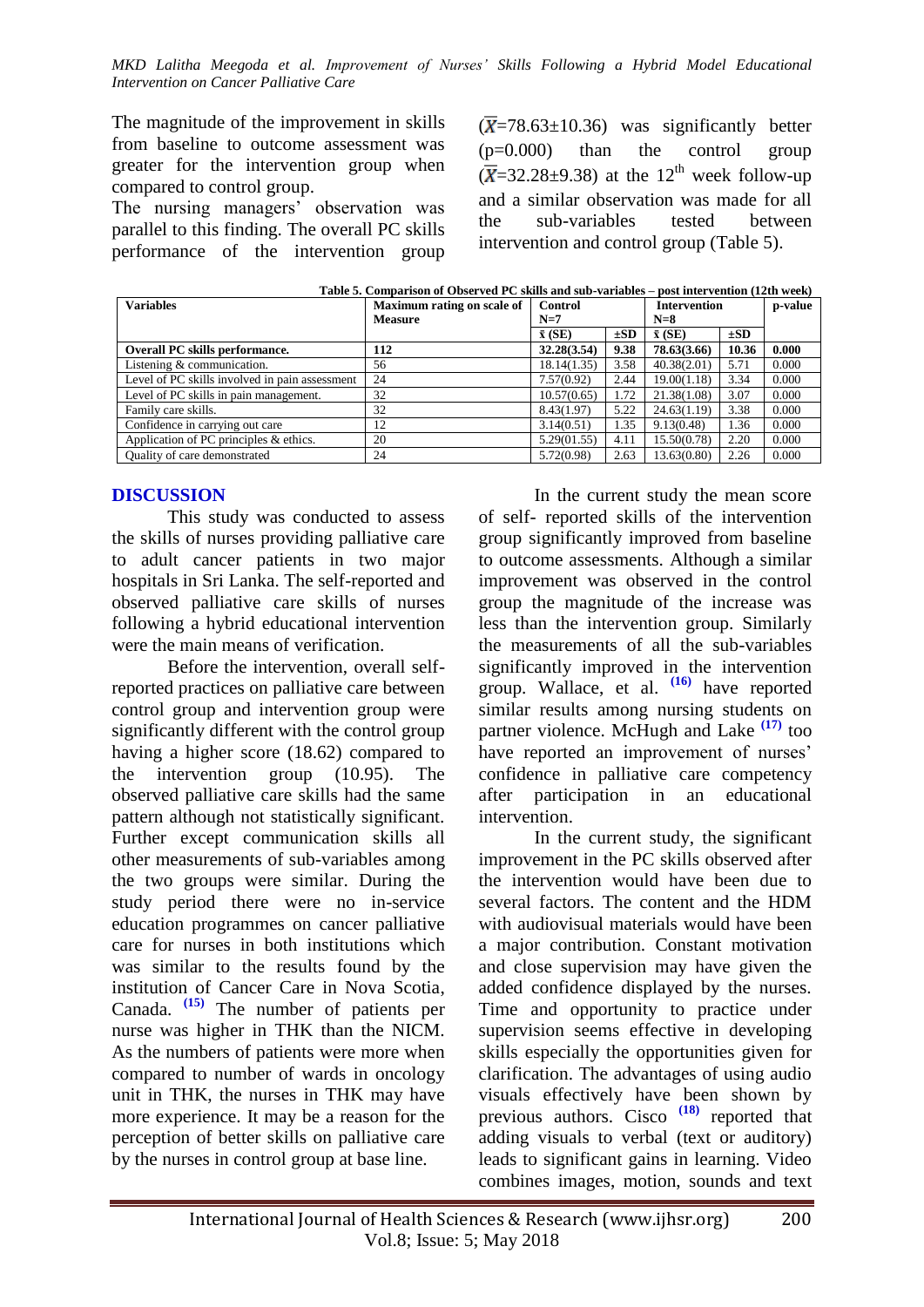in a complementary fashion. This provides an additional opportunity for deeper learning by being able to stop, rewind, fastforward and replay content as many times as needed. **[\(18\)](#page-7-1)** Although Cisco has pointed out draw backs of using multimedia such as lack of access to technology, equipment failure and poor proficiency of teachers, in the current study such problems were not encountered. Rowe and Rafferty **[\(19\)](#page-7-2)** in a systematic review on effects of self-directed learning intervention in e-learning environments showed that support for selfdirected learning fosters significantly higher learning outcomes.

There was a significant improvement of PC skills among nurses in the intervention group from baseline to post intervention assessment at  $12^{\text{th}}$ week followup, which was not observed in the control group.

Considering the self-reported practices of participants and the observations of nursing managers in the oncology wards, it can be concluded that all variables of palliative care skills significantly improved following the distance educational intervention. Similar results were found by Wallace, et al. **[\(16\)](#page-6-15)** in their quasi-experimental study conducted in Nebraska, United States to measure changes in skills of undergraduate nursing students after receiving an educational intervention on Intimate Partner Violence. In the current study there was a significant improvement of self-reported practices among control group as well however, the intervention group achieved an improvement with considerable high magnitude. Kumar, et al. **[\(20\)](#page-7-3)** have reported similar findings with significant improvements for all four subscales, knowledge, attitudes, beliefs and experiences following their intervention on palliative care. Although the study of Kumar, et al. was conducted among final year physiotherapy students, it was similar to the current study in many aspects. Their training program was an elective educational intervention comprising lectures, case studies and active

demonstrations. The topics covered in the intervention were similar to the current study and the direct contact training was given on palliative care and end of life care which were emphasized in the DVD of the current study. It is also assumed that the socio cultural background of the participants were similar to the current as the study of Kumar, et al was conducted in Kerala India. **[\(20\)](#page-7-3)**

Observation by the immediate supervisors with the check-list for clinical practice conducted at 12th week follow-up evaluation, were significantly higher (p<0.0001) for the intervention group  $(78.63\pm10.36)$  when compared to the control group (32.28±9.38). When baseline PC scores were compared with 12thweek follow-up scores the intervention group, was significantly higher  $(p<0.0001)$ . There was no significant difference between baseline PC scores and 12th week follow-up scores. In this respect it could be assumed that similar favorable improvements in practices could be achieved with educational interventions tailor made for a specific group of health care professionals. Hybrid delivery blended with traditional face-toface format with online communication and telephone communication in the current study has given an additional support to the intervention group to show the significantly higher improvement of palliative care skills. Similar results found in the study of Potter in 2015.

## **CONCLUSION**

The intervention was effective in improving skills of the nurses providing palliative care to adult cancer patients at NICM as evident by the comparisons with a control group whose baseline characters were similar to the intervention group**.**  Further in the group of nurses exposed to the intervention, there were marked improvements in skills from baseline to post intervention outcomes. As the baseline parameters were similar in the intervention and the control group, and resources used were available from local settings, it can be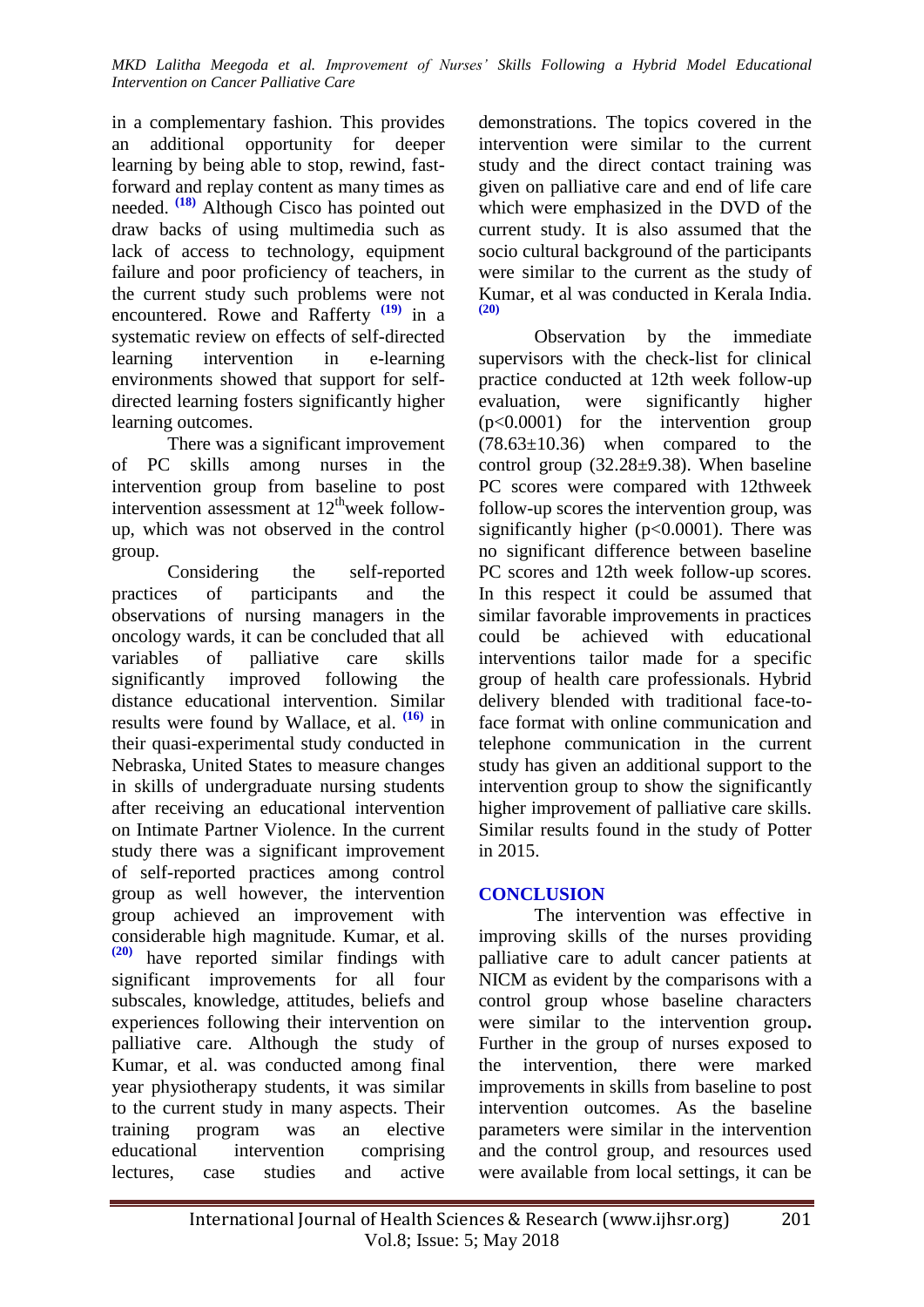concluded that similar interventions can be implemented and successful outcomes could be achieved at national level in developing countries with resource poor settings. The cancer patients and their families will be the final beneficiaries.

## **Recommendations**

Educational interventions similar to that in the current study can be used to improve the quality of care and services provided by the oncology units in the public and private sector institutions in Sri Lanka. If interventions similar to that in the current study are to be extended to more institutions or at a national level providing time and mechanisms for effective supervision must be in place. This certainly will require administrative and managerial support.

#### **REFERENCES**

- <span id="page-6-0"></span>1. Stewart, BW & Wild, CP 2014, World Cancer Report 2014. Lyon, France: International Agency for Research on Cancer.
- <span id="page-6-1"></span>2. Ministry of Health 2015, Cancer incidence data, Sri Lanka. National Cancer Control Programme.
- <span id="page-6-2"></span>3. World Health Organization 2007, Palliative care: Knowledge in to action: WHO guide for effective programme; module 5. CH-1211 Geneva27, Switzerland. Available at: [http://www.who.int/cancer/media/FINAL-](http://www.who.int/cancer/media/FINAL-PalliativeCareModule.pdf)[PalliativeCareModule.pdf](http://www.who.int/cancer/media/FINAL-PalliativeCareModule.pdf)
- <span id="page-6-3"></span>4. World Health Organization 2007, Cancer control knowledge into action. WHO Library cataloguing in publication data. Available at:http://www.who.int/mediacentre.news /notes/2007.
- <span id="page-6-4"></span>5. Kristjanson, L, Manias & Bush, T, 2008, Palliative care nursing education: Australian & Canadian challenges. Journal of Contemporary Nurse. 6, pp.950. Available at[: http://www.contemporarynurse.com.](http://www.contemporarynurse.com/)
- <span id="page-6-5"></span>6. World Health Organization 2007, Guidelines of palliative care educationWorld Health Organization 2002, National Cancer Control Programmes, 2nd ed., (Geneva. Switzerland).
- <span id="page-6-6"></span>7. Rahmati-Sharghi, N., Alami, A., Khosravan, S., Mansoorian, M.R. and Ekrami, A. (2015) Academic training and clinical placement problems to achieve nursing competency. Journal of Advanced Medical

Education. 3(1). P.15-20. Abstract [PubMed]. Available at: [http://www.ncbi.nlm.nih.gov/pubmed/25587](http://www.ncbi.nlm.nih.gov/pubmed/25587550) [550](http://www.ncbi.nlm.nih.gov/pubmed/25587550)

- <span id="page-6-7"></span>8. Skill, T. & Young, B. (2002). Embracing the hybrid model: Working at the intersection of virtual and physical learning spaces. New Directions for Teaching and Learning, 2002(92), 2332.
- <span id="page-6-8"></span>9. Morita, T, Murata, H, Kishi, E, Miyashita, M, Yamaguchi, T & Uchitomi, Y 2009, Meaninglessness in terminally ill cancer patients: a randomized controlled study. Journal of Pain & Symptom Management, 37(4), P.49-58.
- <span id="page-6-9"></span>10. Ngoma, PS 2006, Assessment of distance learning programs and factors that contributes to the dropout rate among distance students at the University of Zambia. Available at: File: ///G:/Distance/Assessment of distance learning programs and factors.
- <span id="page-6-10"></span>11. Potter, J. (2015). Applying a hybrid model: Can it enhance student learning outcomes. Journal of Instructional Pedagogies. Volume 17.
- <span id="page-6-11"></span>12. Meegoda, MKDL, Fernando, DMS, Sivayogan, S. Atulomah, NOS (2013). Need assessment for implementation of an educational intervention to improve nursing skills required to enhance cancer palliative care.  $20<sup>th</sup>$  International conference of Indian Association of Palliative care.  $8<sup>th</sup> - 10<sup>th</sup>$ February, Bangalore, India {Abstract}.
- <span id="page-6-12"></span>13. Meegoda L, Fernando S, Sivayogan S, Atulomah NO, Jayasiri J. Perceived palliative care needs of cancer patients, nurses and domiciliary care providers at a national cancer referral facility, Sri Lanka. Journal of Pioneer Medical Sciences 2015; 5(2):46-50.
- <span id="page-6-13"></span>14. Ferrell, R & Coyle, N 2001, Nursing is a discipline uniquely qualified to provide comprehensive, effective, compassionate and cost effective care. Textbook of Palliative Nursing. Benoliel, JQ, (Eds.), New York: Oxford University Press.
- <span id="page-6-14"></span>15. Cancer Care (2002). Furthering cancer education in Nova Scotia: Nurses needs assessment. Executive Summary.
- <span id="page-6-15"></span>16. Wallace, CM, Hawkins, PL, Morin, PJ & Herman, CM 2009, measuring changes in attitude, skill and knowledge of undergraduate nursing students after receiving an educational intervention in